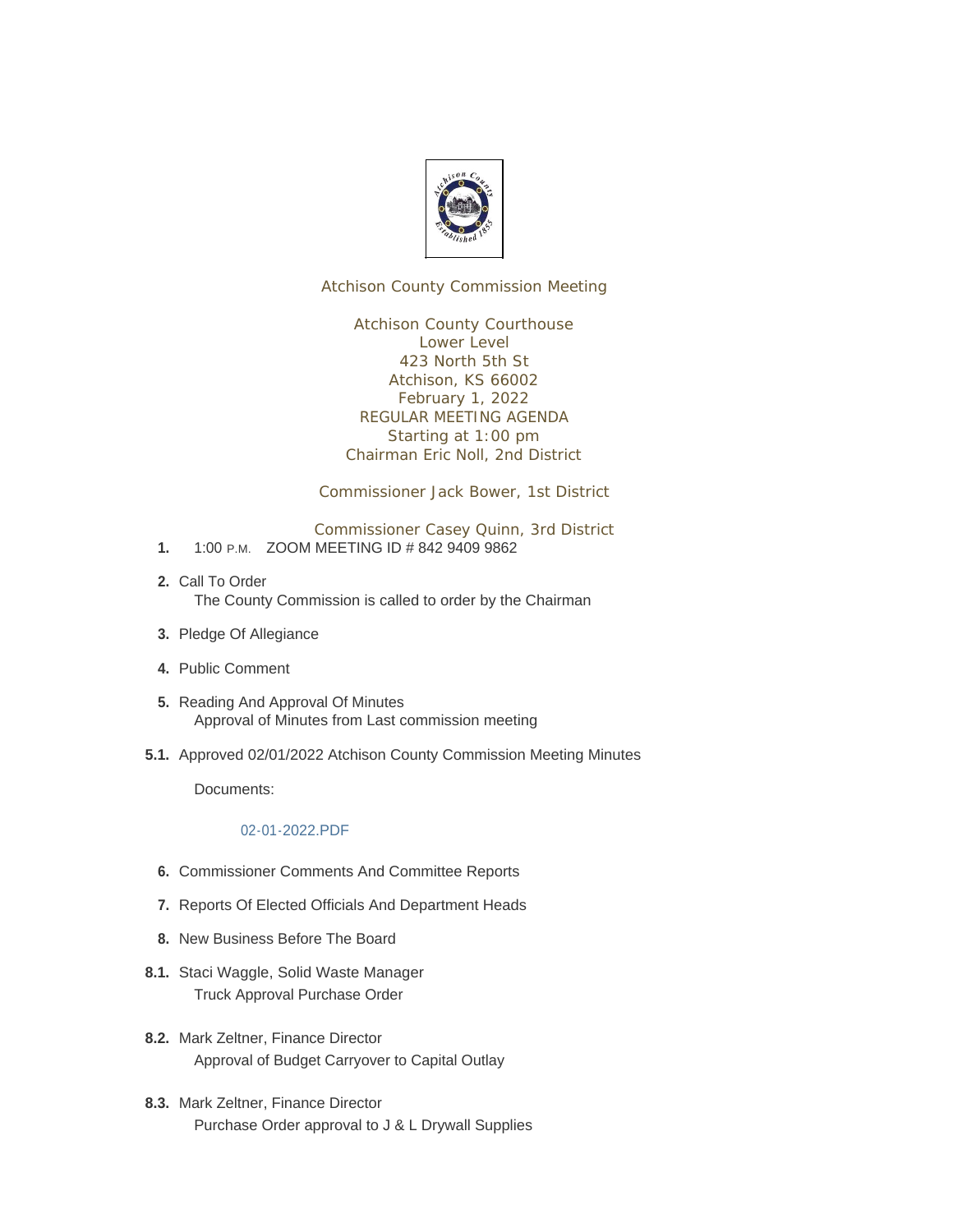- 8.4. Wesley Lanter, Emergency Management/IT Director Purchase Order Approval for CIC Annual Renewal
- 8.5. Michelle Phillips, County Clerk Disposal Order for destruction of records pursuant to statutes.
- Approval Of Blue Building Rent Payment For NEKES Installer/Hauler Conference **8.6.**
- 8.7. The Guidance Center Regional Crisis Center Approval Of Full Year Appropriations
	- 9. Old Or Unfinished Business Before The Board
- 10. County Counselor Updates
- Executive Sessions ( Time Reserved For Executive Sessions) **11.**
- 12. Presentation And Approval Of Claims
- 13. Presentation Of Petitions, Memorials, And Remonstrances
- 14. Introduction And Consideration Of Resolutions
- 15. Notices And Communications
- 16. Public Comment
- 17. Adjournment
- 18. Zoom Details

**Atchison County will be limiting public access to all Atchison County departments and offices to take preventative measures designed to reduce the spread of the Coronavirus illness. We are making arrangements to adjust services to be in the best interest of the employees and citizens of Atchison County and following the interim guidance as provided by KDHE and the CDC. The Atchison County Board of County Commission meetings will be utilizing Zoom to meet the Kansas Open Meetings Act. Members of the public can connect to the meetings via smart phone, or computer connections. The meeting ID number will be listed on the corresponding agenda. Members of the public can attend the BOCC meeting in-person; however, we urge and encourage all citizens to take active steps to prevent the spread of COVID-19. If you have any symptoms similar to the flu, including fever, cough or shortness of breath, please do not attend until symptoms have subsided and you have been fever-free for 24 hours.**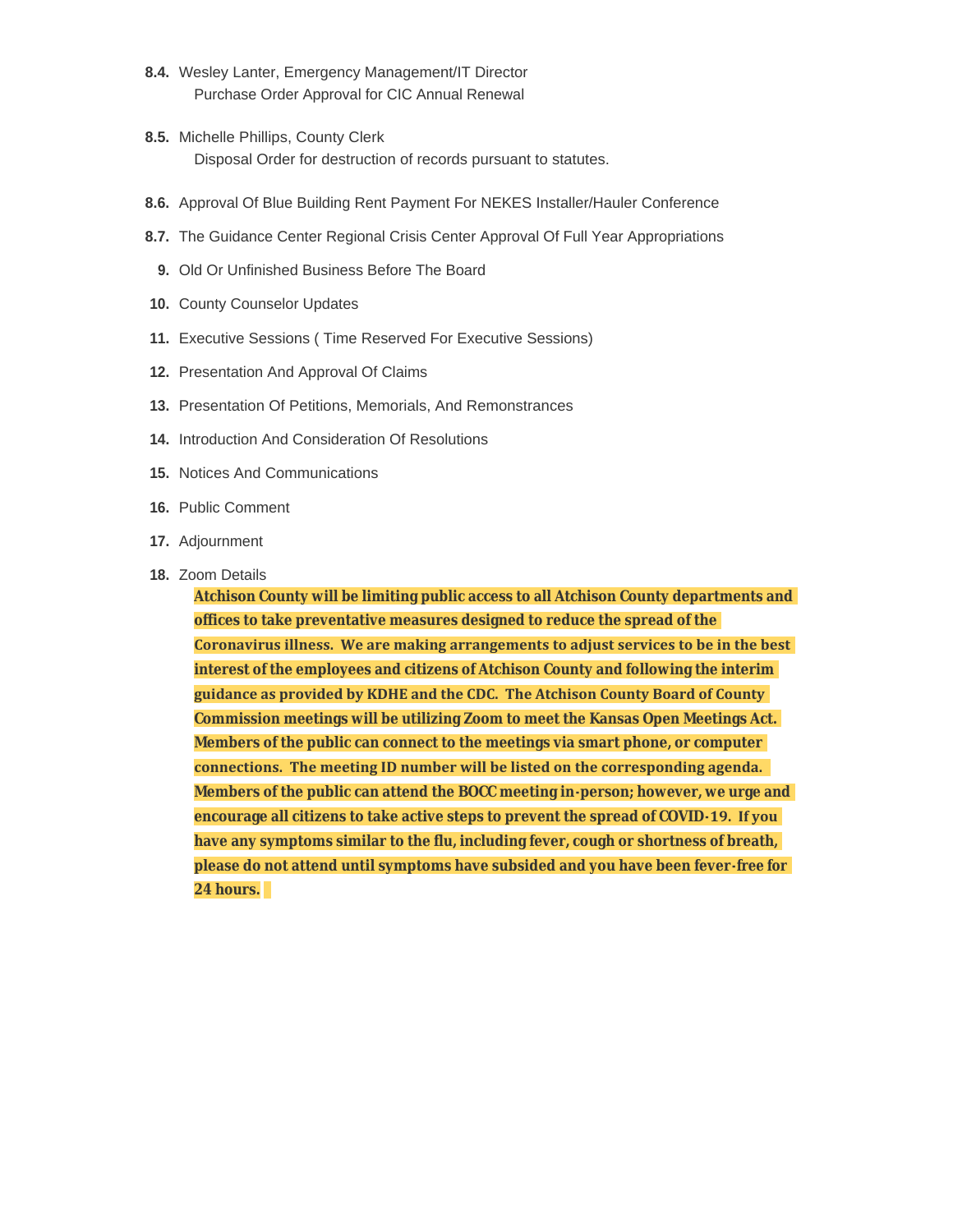## **Tuesday, February 1, 2022**

Pursuant to the law, the Atchison County Commission Board met in Regular Session at 1:00 PM at the Atchison County Courthouse, Lower Level, 423 N 5<sup>th</sup> St., Atchison, KS. A link to the meeting was made available to the public prior to the meeting. In addition, public attendance was available for the Commission meeting at the Atchison County Courthouse, Lower Level, 423 N 5<sup>th</sup> St., Atchison, KS. Chairman Eric Noll called the meeting to order with Commissioner Casey Quinn and County Counselor Patrick Henderson present for the meeting. Commissioner Jack Bower attended the meeting via the Zoom Platform. Kalee Vanderweide, Deputy County Election Officer recorded the minutes.

The Board recited the pledge of allegiance to start the meeting.

## **\*Public Comment:**

There were no public comments.

# **\*Reading and Approval of Minutes:**

Minutes of the January 25, 2022 meeting were reviewed with no corrections noted. Commissioner Bower made the motion to approve the minutes as presented. Commissioner Quinn seconded the motion. Chairman Noll called for a vote, all voted aye. The motion passed 3-0.

### **\*Commissioner Comments and Committee Reports**

There were no Commissioner comments and Committee reports.

### **\*New Business Before the Board:**

Staci Waggle, Solid Waste Manager, appeared before the Board with a purchase order to KHP Partners, for a 2022 F350 4X4 Pickup, in the amount of \$35,324.64. Commissioner Quinn made a motion to accept the purchase order to KHP Partners, in the amount of \$35,324.64. Commissioner Bower seconded the motion. Chairman Noll called for a vote, all voted aye. The motion passed 3-0.

Mark Zeltner, Finance Director, appeared before the Board with an approval of budget carryover to Capital Outlay for County budgets, except for Atchison Senior Village. Commissioner Quinn made a motion to approve the budget carryover to Capital Outlay. Commissioner Bower seconded the motion. Chairman Noll called for a vote, all voted aye. The motion passed 3-0.

Mark Zeltner, Finance Director, appeared before the Board with a purchase order to J&L Drywall Supplies for 10- 64SF Bet 154 Baroque 2X2, in the amount of \$480.00. Commissioner Quinn made a motion to accept the purchase order to J&L Drywall Supplies,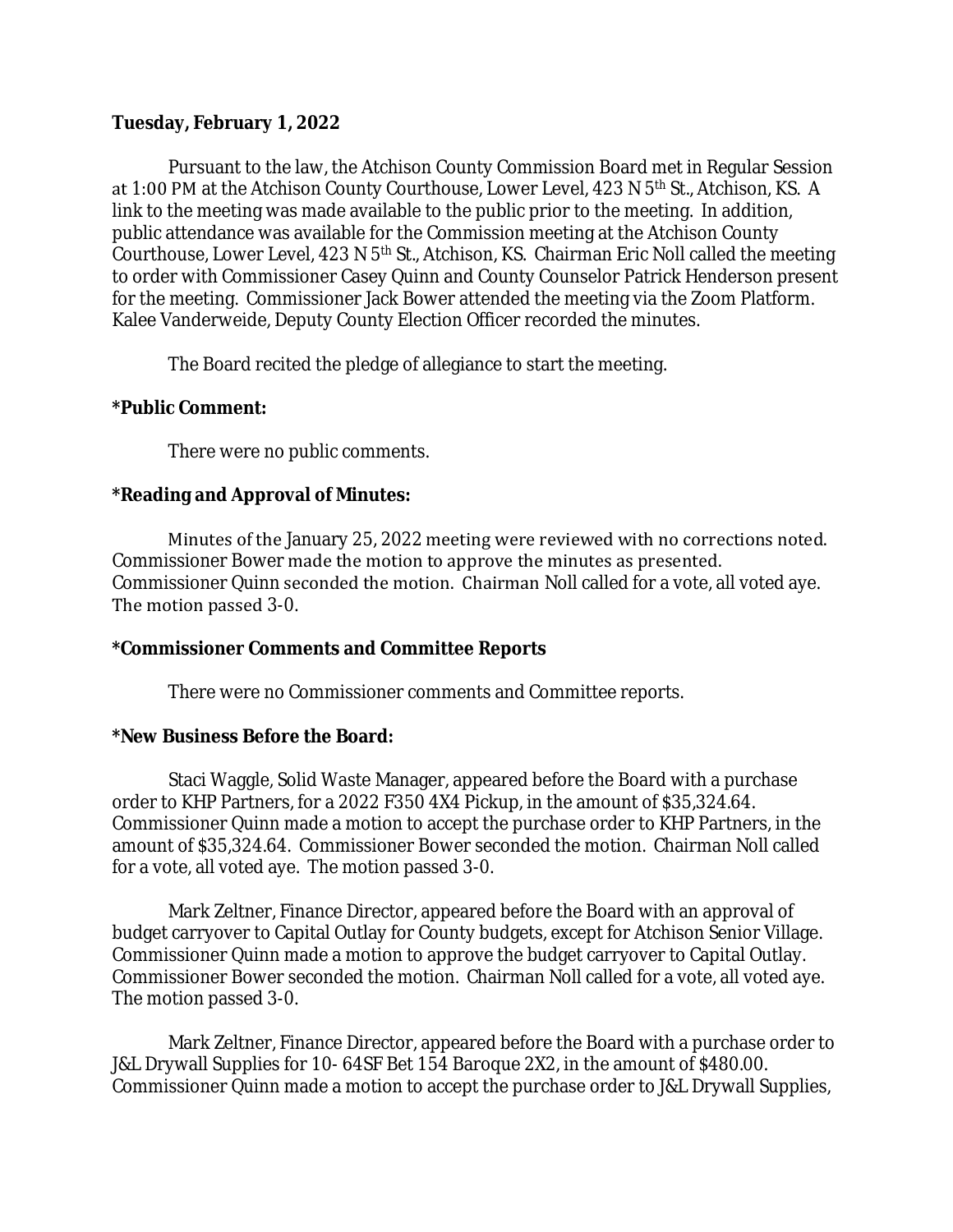in the amount of \$480.00. Commissioner Bower seconded the motion. Chairman Noll called for a vote, all voted aye. The motion passed 3-0.

Wesley Lanter, Emergency Management/IT Director, appeared before the Board with a purchase order to CIC, for the CIC Annual Peopleware Agreement Renewal 2022, in the amount of \$54,120.00 and a credit memo for a cancelled project, in the amount of \$1,350.00, for a grand total of \$52,770.00. Commissioner Quinn made a motion to accept the purchase order to CIC, in the amount of \$52,770.00. Commissioner Bower seconded the motion. Chairman Noll called for a vote, all voted aye. The motion passed 3-0.

Kalee Vanderweide, Deputy County Election Officer, presented a disposal order for records in the County Clerk's Office. These records can be destroyed per statute. Commissioner Quinn made a motion to accept the disposal order for the County Clerk's office. Commissioner Bower seconded the motion. Chairman Noll called for a vote, all voted aye. The motion passed 3-0.

## **\*County Counselor Updates:**

There were no County Counselor updates.

## **\*New Business Before the Board**

Commissioner Bower made a motion to recess until 1:20 pm. Commissioner Quinn seconded the motion. Chairman Noll called for a vote, all voted aye. The motion passed 3-  $\Omega$ .

# **\*Executive Sessions**

Commissioner Quinn moved that the Board of County Commissioners recess into executive session at 1:20 pm to discuss personnel matters of nonelected personnel, as allowed by K.S.A. 75-4319(b) (1), and that the purpose of the closed session is to protect the privacy rights of the employee, and that the Board come out of the executive session at 1:50 pm, in the commission room, lower level, courthouse. Those present will be: the three commissioners; Patrick Henderson, County Counselor; Julie Martinez, Atchison Senior Village Administrator; and Jodi Moore, HR Director. Commissioner Bower second the motion. Chairman Noll called for a vote, all voted aye. The motion passed 3-0. There was no action taken during the executive session.

Commissioner Quinn moved that the Board of County Commissioners recess into executive session at 1:51 pm to discuss personnel matters of nonelected personnel, as allowed by K.S.A. 75-4319(b) (1), and that the purpose of the closed session is to protect the privacy rights of the employee, and that the Board come out of the executive session at 2:11 pm, in the commission room, lower level, courthouse. Those present will be: the three commissioners; Patrick Henderson, County Counselor; Julie Martinez, Atchison Senior Village Administrator; and Jodi Moore, HR Director. Commissioner Bower second the motion. Chairman Noll called for a vote, all voted aye. The motion passed 3-0.